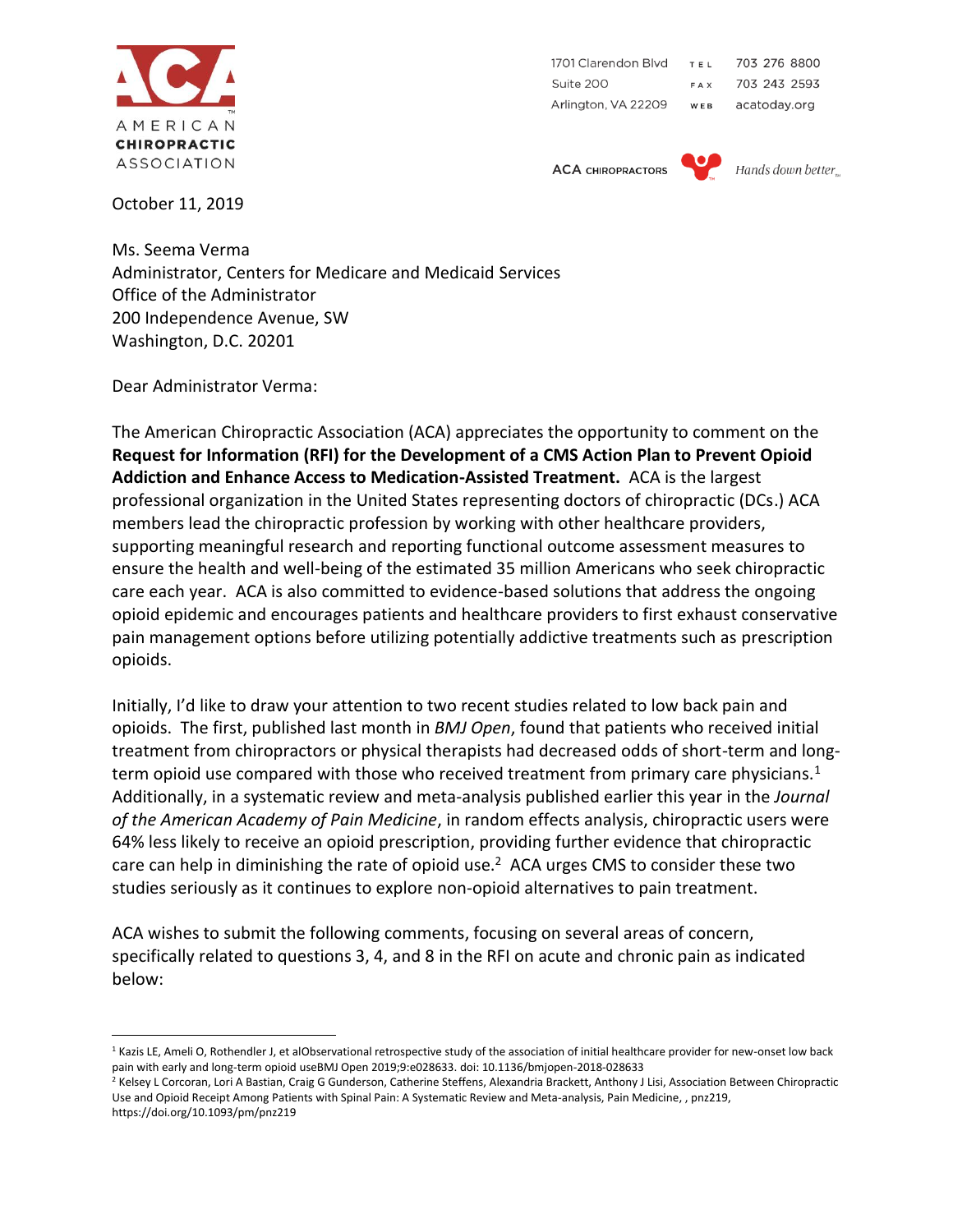#### **Questions on Acute and Chronic Pain:**

### **Question 3. What, if any, payment and coverage policies in Medicare and/or Medicaid have enhanced or impeded access to non-opioid treatment of acute and/or chronic pain?**

In Medicare, DCs are unable to practice to the full scope of their training and licensure,<sup>3</sup> forcing beneficiaries to incur substantial out-of-pocket costs or forgo treatment entirely. Research<sup>4</sup> has shown that the provider a patient first encounters after the onset of back pain significantly impacts the likelihood of opioid prescription and use. Reducing barriers that prevent Medicare beneficiaries from accessing non-drug and conservative therapies such as services provided by a chiropractor are a critical goal in addressing the ongoing opioid epidemic. Fortunately, Congress is considering legislation (H.R. 3654, the Chiropractic Medicare Coverage Modernization Act) designed to allow full patient access to the Medicare-covered services a chiropractor can perform within their state licensure.

Expansion of Medicaid benefits to include evidence-based integrative health services would allow beneficiaries to access conservative, non-drug options for pain relief while also lowering overall costs associated with the treatment and management of musculoskeletal disorders. As noted in a workshop convened by the National Academies in December 2018, Medicare and Medicaid beneficiaries "*encounter increased coverage constraints because most states provide limited to no coverage for acupuncture and chiropractic care."<sup>5</sup>*

Low back pain remains one of the most common conditions for which opioids are prescribed, despite increasing understanding and knowledge regarding the risk of addiction.<sup>6</sup> A significant barrier to chiropractic care remains arbitrary and limiting insurance coverage and the lack of nonpharmacological therapies.

As recommended to the Pain Management Best Practices Interagency Task Force in March 2019, CMS and private payors should investigate and implement innovative payment models that recognize and reimburse holistic, integrated, multimodal pain management, including complementary and integrative health approaches. ACA agrees with the section that outlines the barriers patients face as they try to access non-pharmacologic, non-surgical approaches to pain management. We recommend CMS and commercial payors allow primary-based musculoskeletal providers to act as the point-of-entry for back pain management. This would reduce risk of opioid dependency, provide quick access for pain management, minimize fragmentation, avoid unnecessary surgery, and lower total episode costs. Millions of

<sup>3</sup> §1861(r)5 of the Social Security Act

<sup>4</sup> Weeks, William B et al. The Association Between Use of Chiropractic Care and Costs of Care Among Older Medicare Patients With Chronic Low Back Pain and Multiple Comorbidities; Journal of Manipulative & Physiological Therapeutics, Volume 39, Issue 2, 63 - 75.e2

<sup>5</sup> Stroud C, Posey Norris SM, Bain L, editors. The Role of Nonpharmacological Approaches to Pain Management: Proceedings of a Workshop. Washington (DC): National Academies Press (US); 2019 Apr 12. Available from: https://www.ncbi.nlm.nih.gov/books/NBK541702/ doi: 10.17226/25406

<sup>6</sup> Feldman V, Return on investment analysis of Optum offerings — assumes Network/UM/Claims services; Optum Book of Business Analytics 2013. Analysis as of 12/8/2014.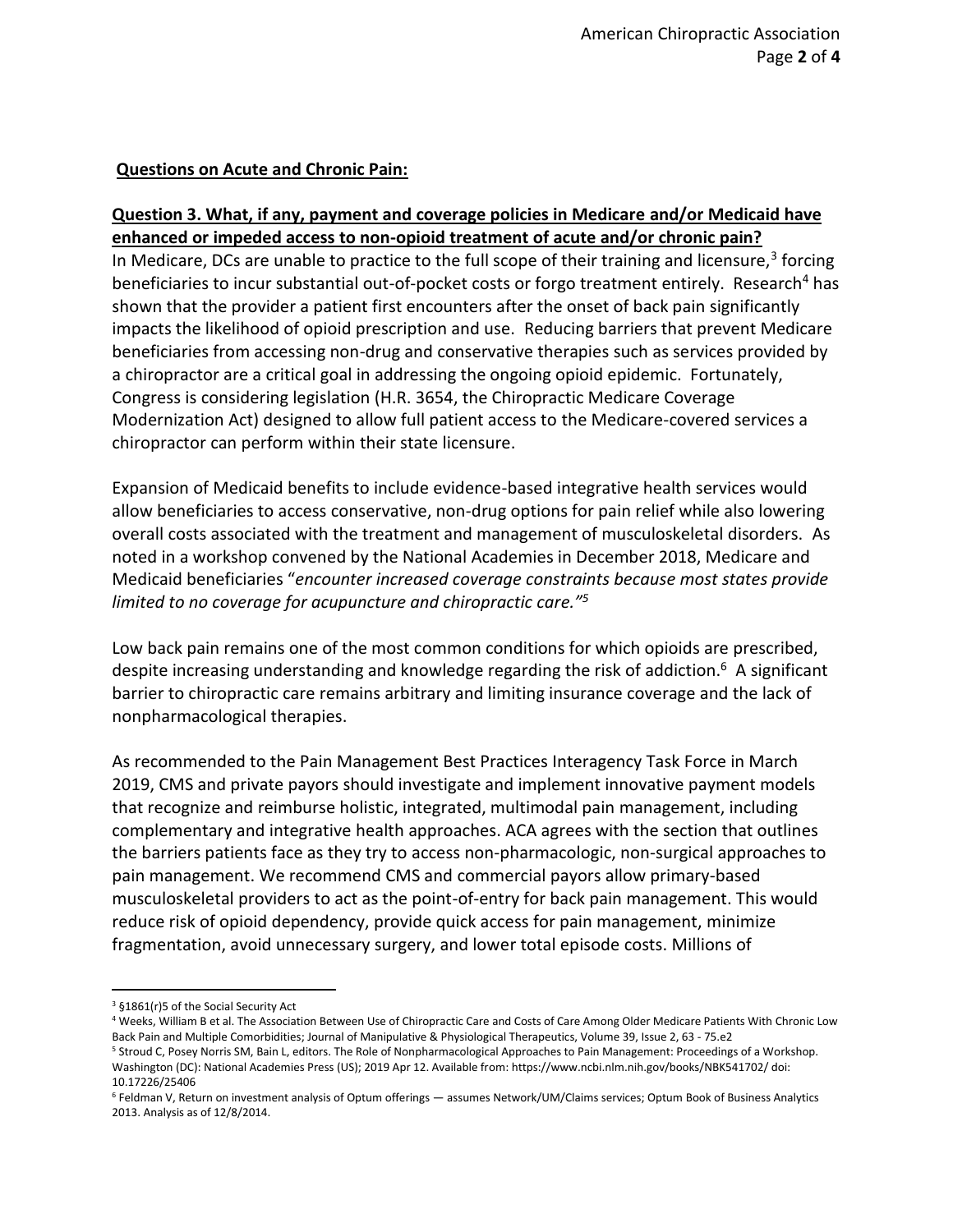Americans suffering from MSK disorders have been caught up in the nation's opioid epidemic because they were not offered non-pharmacologic treatment options as first-line therapy. ACA supports changes to Medicare and Medicaid that can help achieve these goals.

# **Question 4. What evidence-based treatments, Food and Drug Administration (FDA)-approved evidence-based medical devices, applications, and/or services and items for the following conditions are not covered, or have limited coverage for Medicare beneficiaries with**

## **a. Acute and/or chronic pain;**

The availability and coverage of evidence-based, non-drug pain management therapies can substantially decrease initial opioid prescriptions in patients seeking treatment for Low Back Pain (LBP.)<sup>7</sup> An example of this is the arbitrarily limited chiropractic benefit in Medicare. Medicare beneficiaries who require covered services that are "attendant to" the spinal manipulation service provided by doctors of chiropractic must obtain those services from another provider in order for Medicare to cover them. This requires the beneficiary to experience unnecessary delays, inconveniences and the added expense (time, travel, etc.) of seeing a second provider. If a DC determines that the beneficiary needs an X-ray, laboratory test or other diagnostic procedure, current policy does not even allow DCs to *order* those covered services. In such instances, further unnecessary visits and beneficiary expenses are required to obtain the required order from a second Medicare provider—who will often turn around (especially in the case of X-rays) and order the service from a *third* Medicare provider.

Doctors of chiropractic are licensed in all 50 states as portal-of-entry providers who treat the "whole body" and whose scope of practice—as defined by their respective state law—allows them to provide a broader range of services compared with what is currently allowed under Medicare. A typical state scope recognizes the ability and training of DCs to examine, diagnose, treat and refer. Medicare coverage of the services of medical doctors and osteopaths is determined by state licensure. Likewise, the coverage for chiropractic services in Medicare should reflect the scope of practice determined appropriate by state authority.

**b. Pain and behavioral health needs requiring integrated care across pain management and substance use disorder (SUDs), with consideration of high-risk patients (i.e. multiple medications, suicide risk)?**

The prevalence of Substance Use Disorder (SUD) is a prime example of the critical need for wide-spread access, coverage and acceptance of conservative, non-pharmacological treatments for pain. High-risk patients and those with SUD deserve access to evidence-based therapies to treat and mitigate pain as well as a biopsychosocial model of care.<sup>8</sup> Both the Veterans Administration and the recent draft report from the Health and Human Services Task Force on Best Practices in Pain Management<sup>9</sup> recommend a "biopsychosocial" model of care. Recognizing the influence of psychological and social factors does not challenge those who treat pain from a physical perspective, such as doctors of chiropractic. On the contrary,

<sup>7</sup> Kazis LE, Ameli O, Rothendler J, et alObservational retrospective study of the association of initial healthcare provider for new-onset low back pain with early and long-term opioid useBMJ Open 2019;9:e028633. doi: 10.1136/bmjopen-2018-028633

<sup>8</sup> Chesney and Goertz, April 2019 https://www.acatoday.org/News-Publications/ACA-News-Archive/ArtMID/5721/ArticleID/443

<sup>9</sup> Draft Report on Pain Management Best Practices: Updates, Gaps, Inconsistencies, and Recommendations, U.S. Department of Health and Human Services. https://www.hhs.gov/ash/advisory-committees/pain/reports/2018-12-draft-report-on-updates-gaps-inconsistenciesrecommendations/index.html.